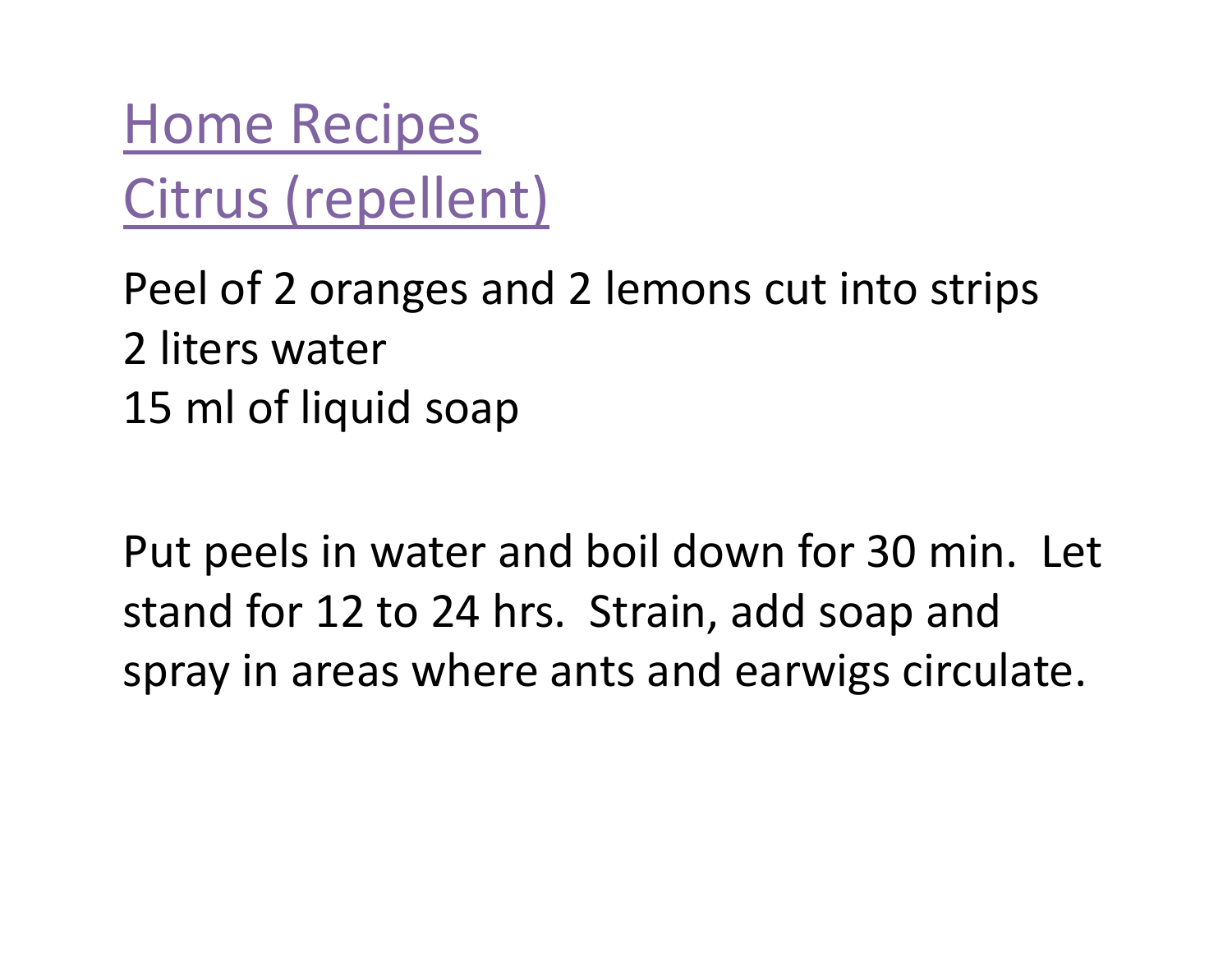# Alcohol (insecticide)

Place in a sprayer -10ml rubbing alcohol 1l waterSeveral drops of liquid soap

Effective against aphids, mealybugs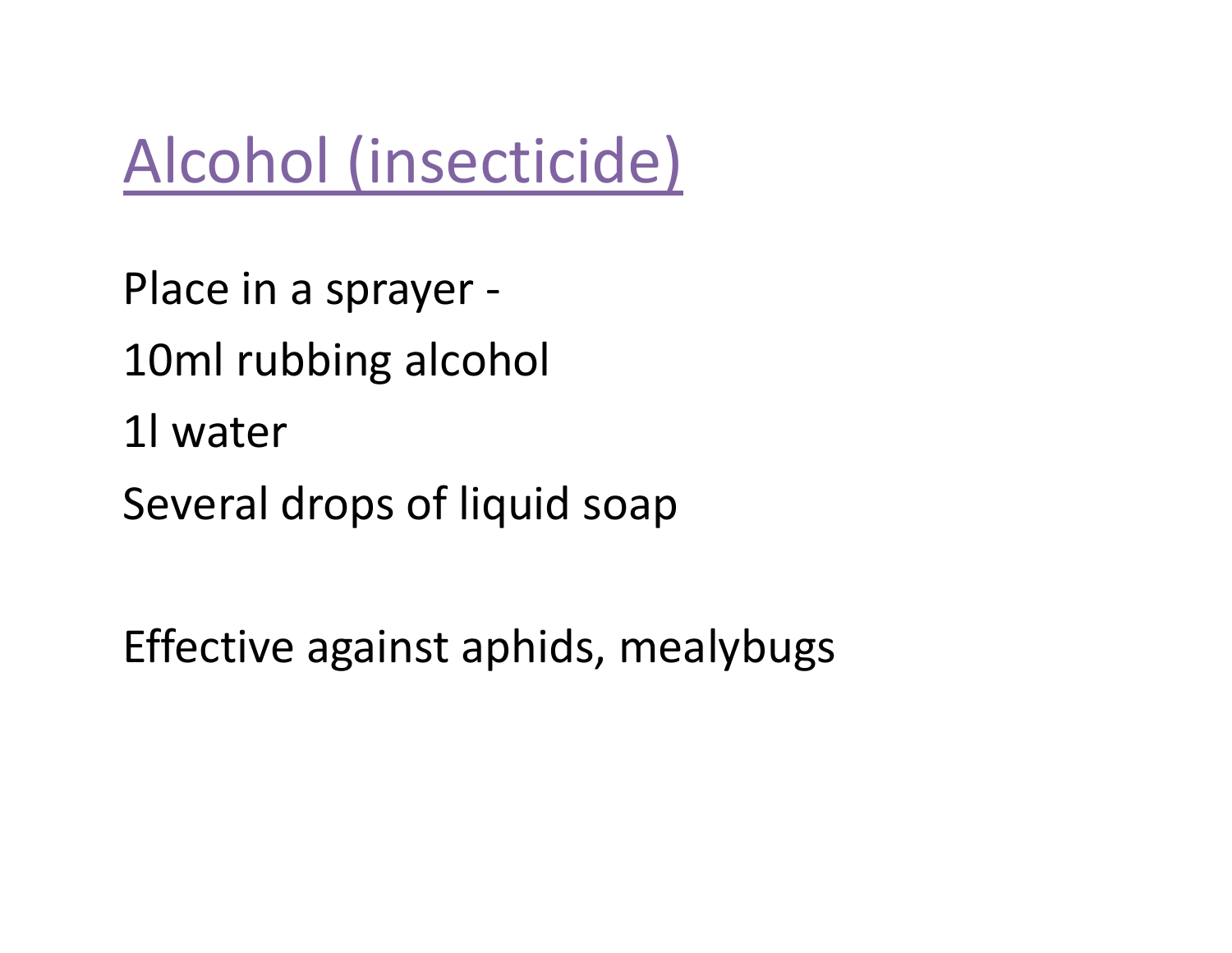Borax (ants)

5 ml of Borax90g of sugar500ml of water

Thoroughly dissolve all the ingredients and pour the mixture on ant nests or place it in small aluminum saucers.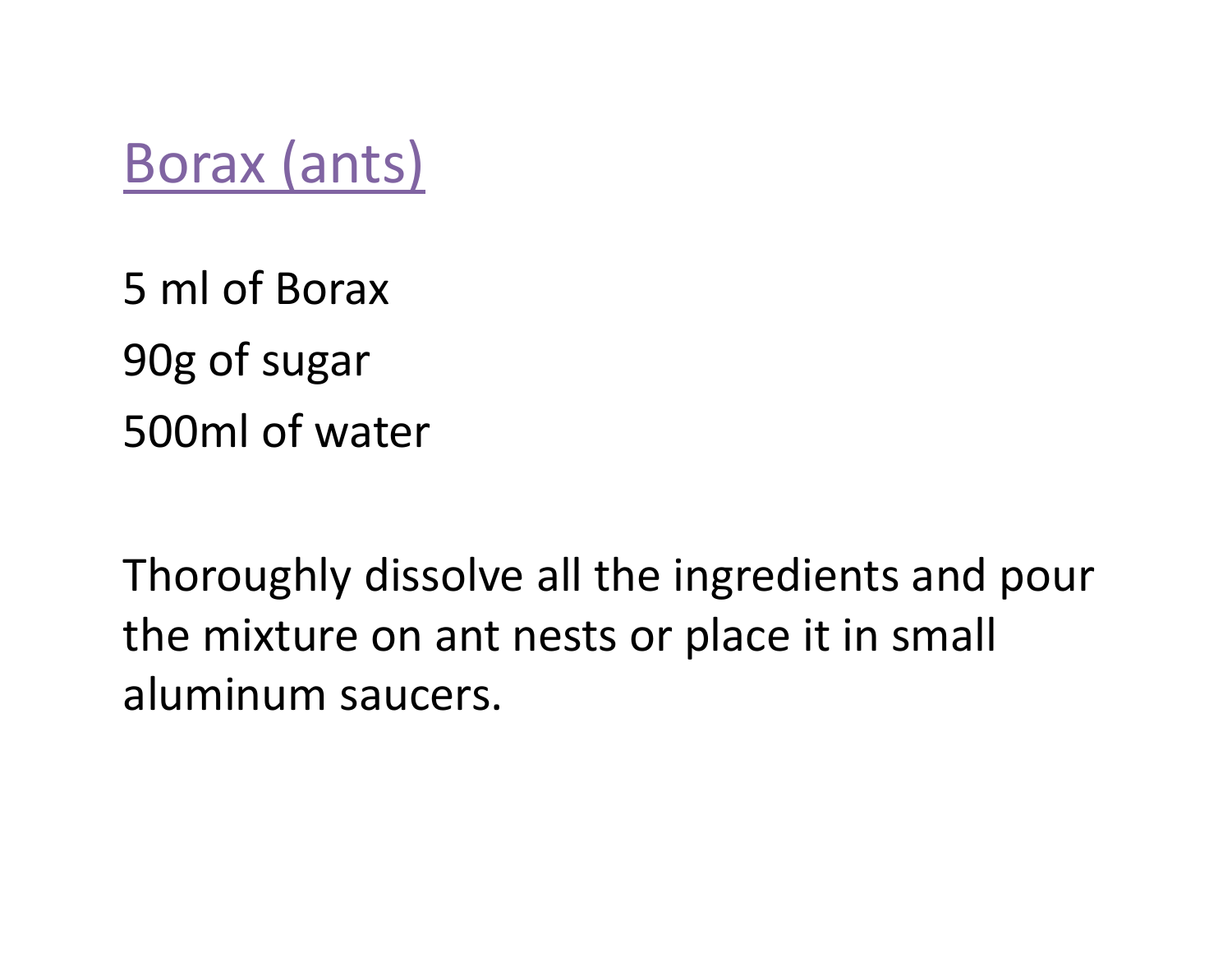# Oil (insecticide)

Vegetable oil-based concentrate Put in a sprayer -10ml oil (canola, sesame, soy etc.). 1l waterA few drops of liquid soap

Spray on aphids, mites, mealybugs, thrips.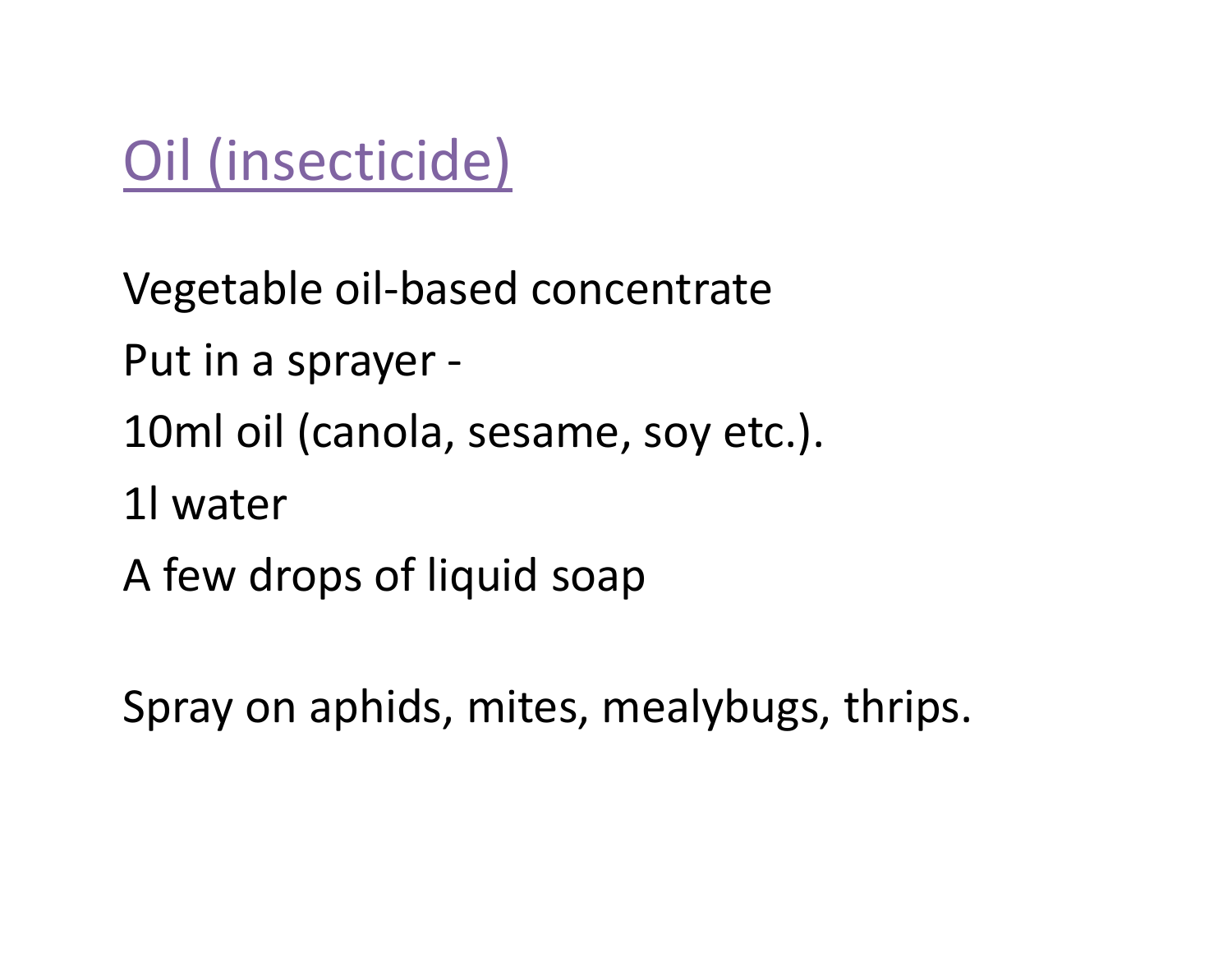Soap (insecticide)

Put in a sprayer - 30 to 60 ml liquid soap4 litres water

Effective against aphids, whiteflies and mites.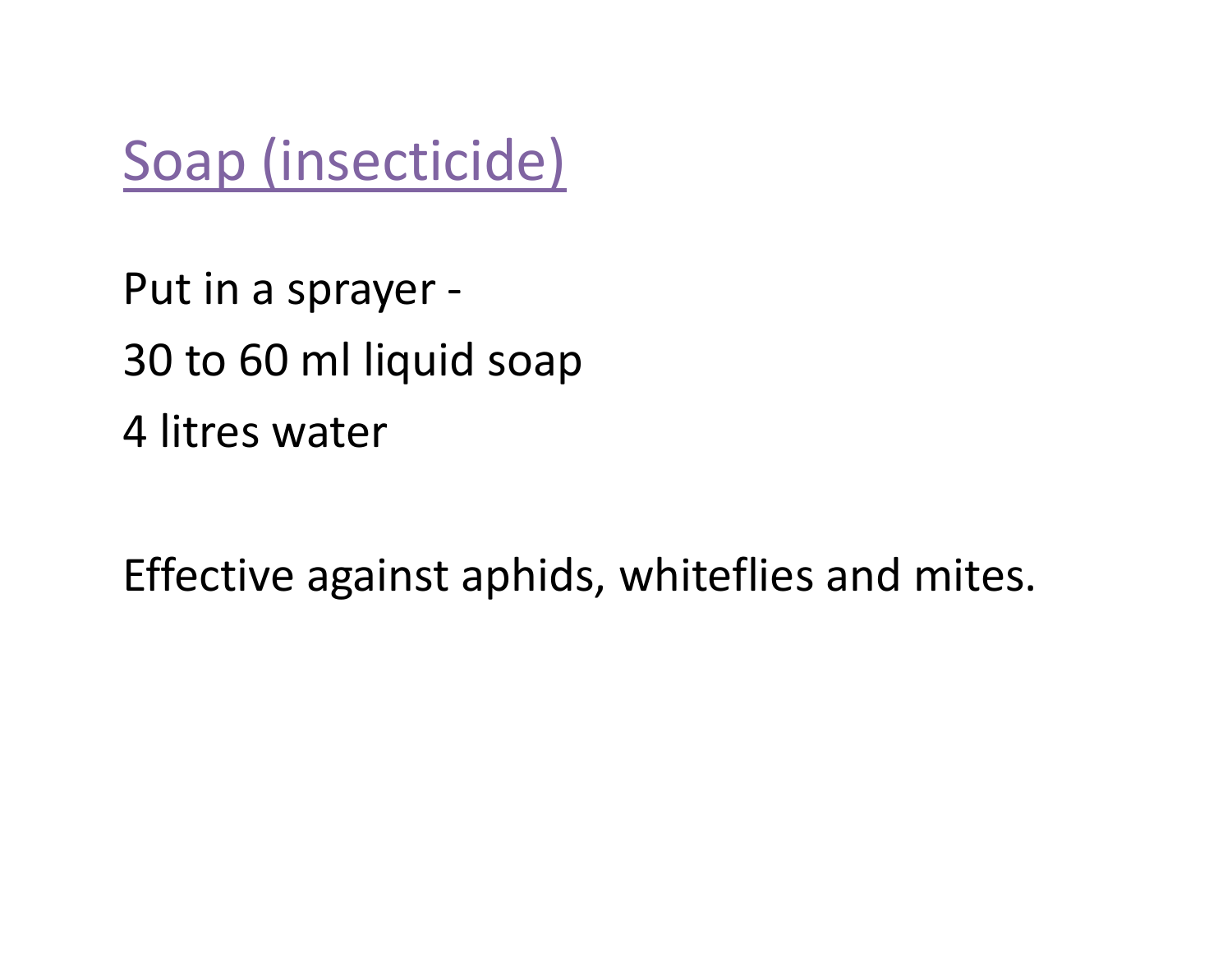# Traps and barriers for slugs

A shallow container, sunk into the ground and filled with beer.

Ashes or eggshells around plants.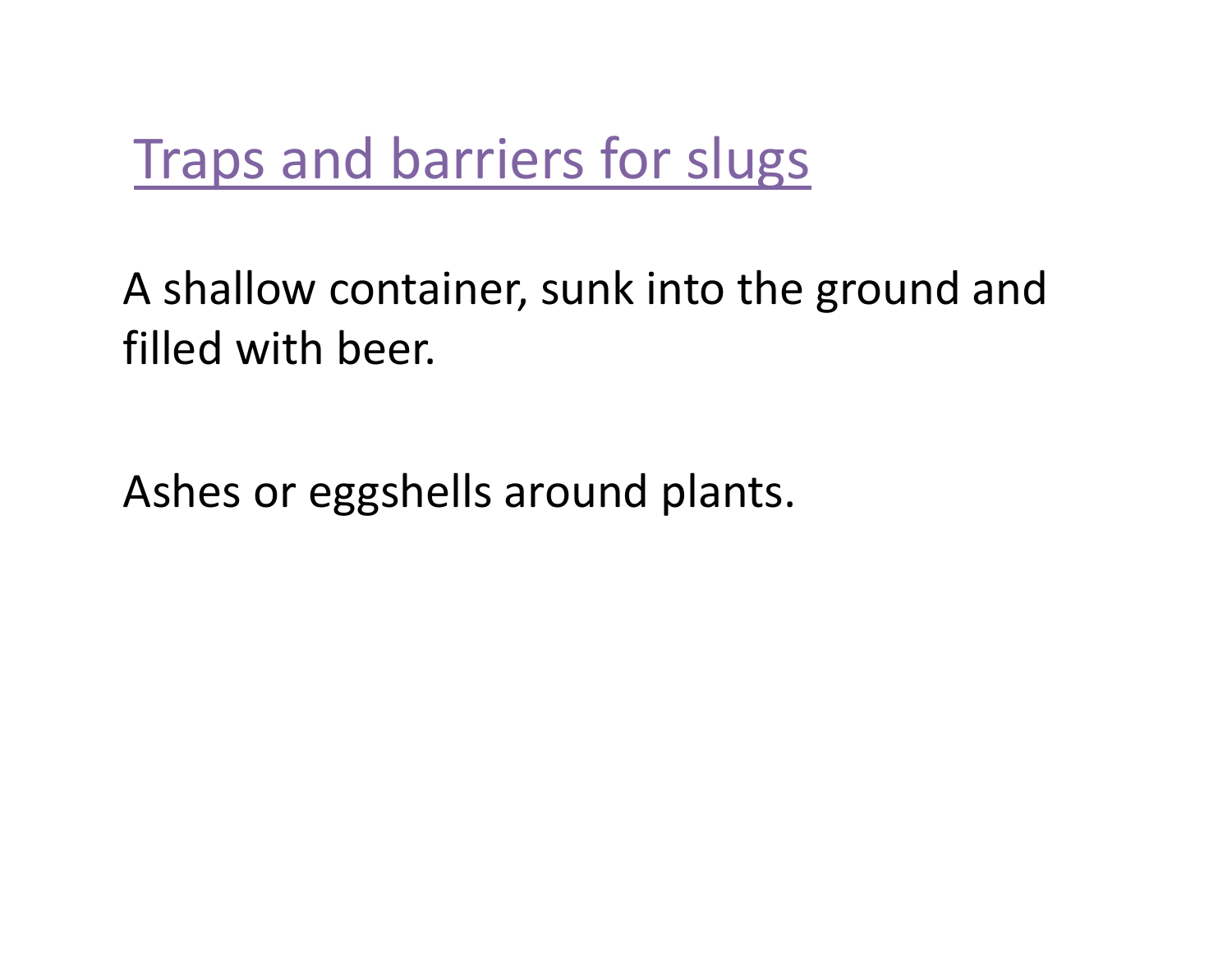### Bicarbonate of Soda (fungicide)

15 - 45 g (1 - 3 tbsp.) of baking soda 4 liters water30 - 45 ml (1 - 3 tbsp.) vegetable or horticultural oil or liquid soap.

Applied before or at the onset of symptoms to control white fungus and mildew.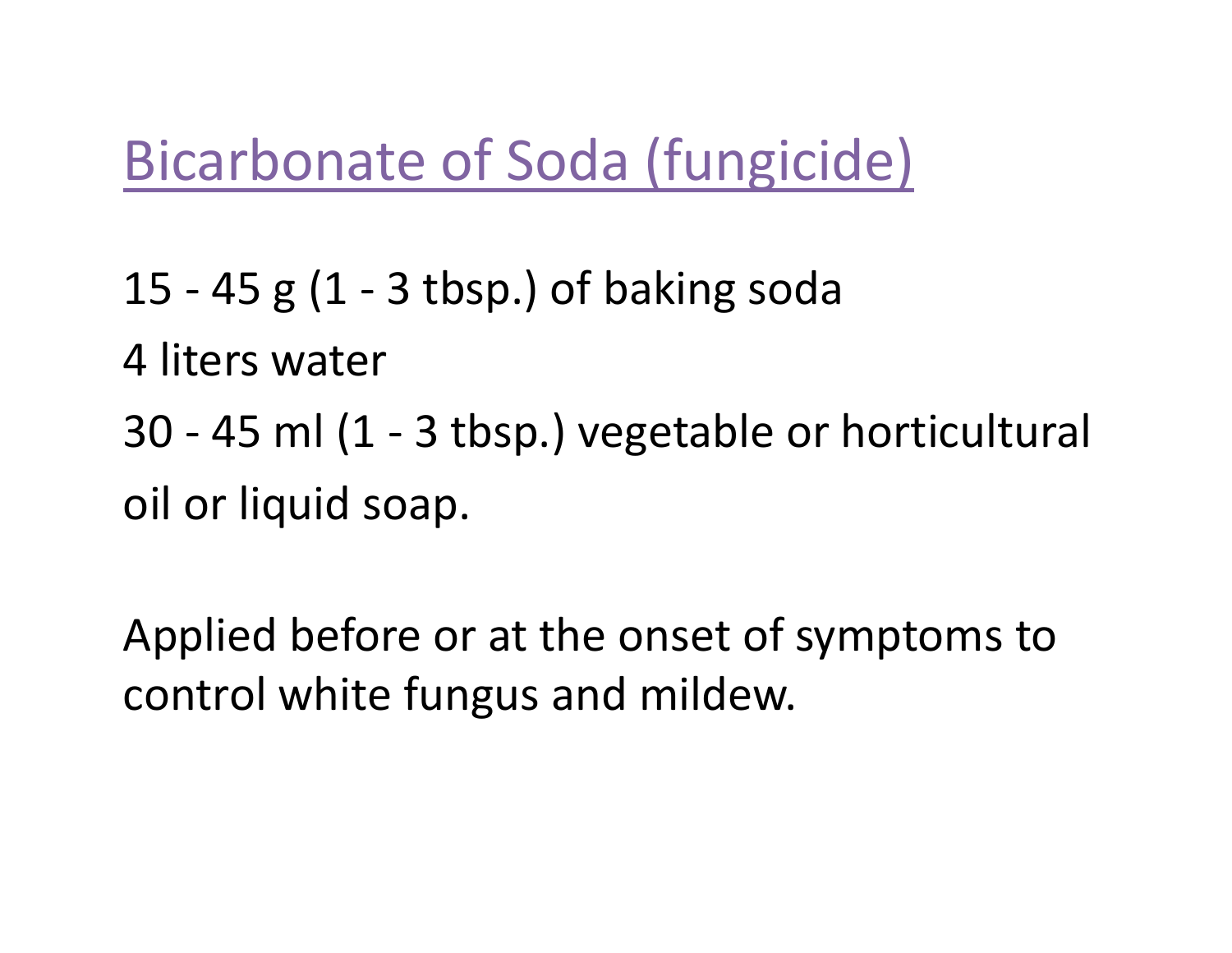# Chamomile (fungicide)

#### Infuse 7 g of dried chamomile flowers (about 5 tbsp.) in 1 liter of boiling water.

Spray when cool to avoid evaporation.